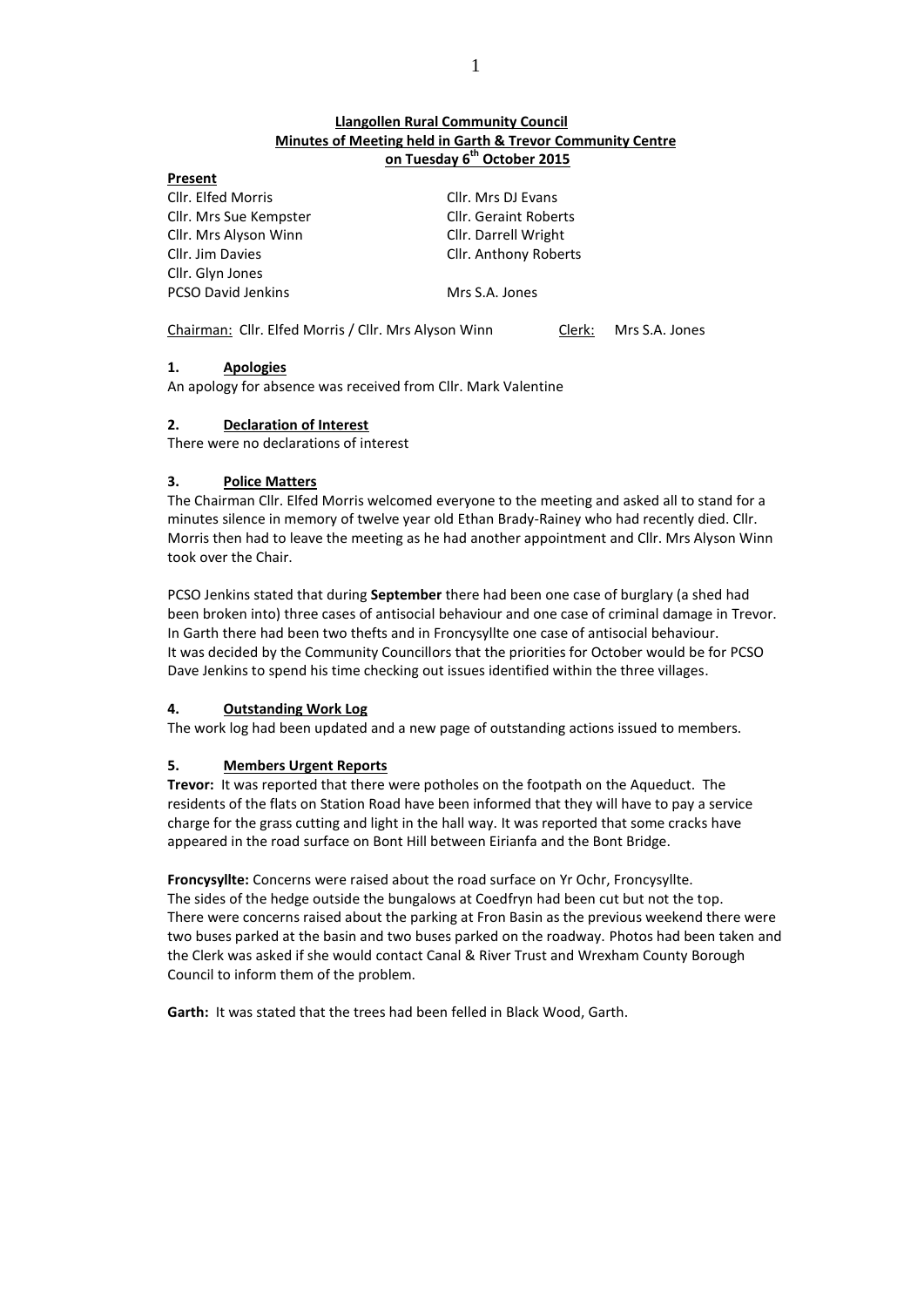### **6. Minutes of the Previous Meeting**

The minutes of the previous meeting had been distributed and were accepted as a true record. The minutes were signed accordingly by the Chairman.

# 7. **Matters Arising from the Minutes**

**Trevor:** There had been further vandalism to the Art boards on the canal side. The footpath between Station Road and the garages will not be repaired. However the slippage on Llangollen Road by the Old Post Office will be repaired. Cllr. Kempster reported that she will be representing the Aqueduct Community Association and not the Community Council on the Cadwyn Clwyd Board.

### **8. Planning**

**Planning Applications:** Demolition of existing garages and erection of new garages / workshop. **Cromwell Terrace, Garth. P/2015/0653** 

Two storey side extension, single storey rear extension, erection of new triple garage in new location and removal of existing garage.

**Bron Y Graig, Gilfach Road, Froncysyllte P/2015/0670**

Two storey extension (previously granted under code no. P/2010/0751) **Tower View, Holyhead Road, Froncysyllte P/2015/0675**

Demolition of exiting dwelling, erection of new two storey dwelling and construction of new vehicular / pedestrian access.

**Heyburn, Blackwood Road, Garth P/2015/0706**

Erection of new replacement stone boundary wall (length and height as existing) **Angorfa, 3 Canal Terrace, Froncysyllte P/2015/0715** There were no objections.

### **Certificates of Decision**

There were no certificates of decision this month.

### **9. Correspondence**

#### **Welsh Government:**

Jane Hutt, Minister for Finance and Government Business: Responses to the consultation on a Land Transaction Tax.

Reg Kilpatrick Director of Local Government: Shared purpose – shared future – draft Statutory guidance for the well-being of future generations (Wales) Act 2015.

Wales Audit Office External Audit Arrangements – Annual Returns 2015 -16, 2016-17 & 2018-19.

**WCBC:** Difficult Decisions 2016 -17

### **One Voice Wales:**

Lyn Cadwalladr, Chief Executive. Minutes and agenda for the next meeting 8/10/15 Proposed changes to planning policy Wales chapter 10 and technical advice. Local Government Finance training 13/10/15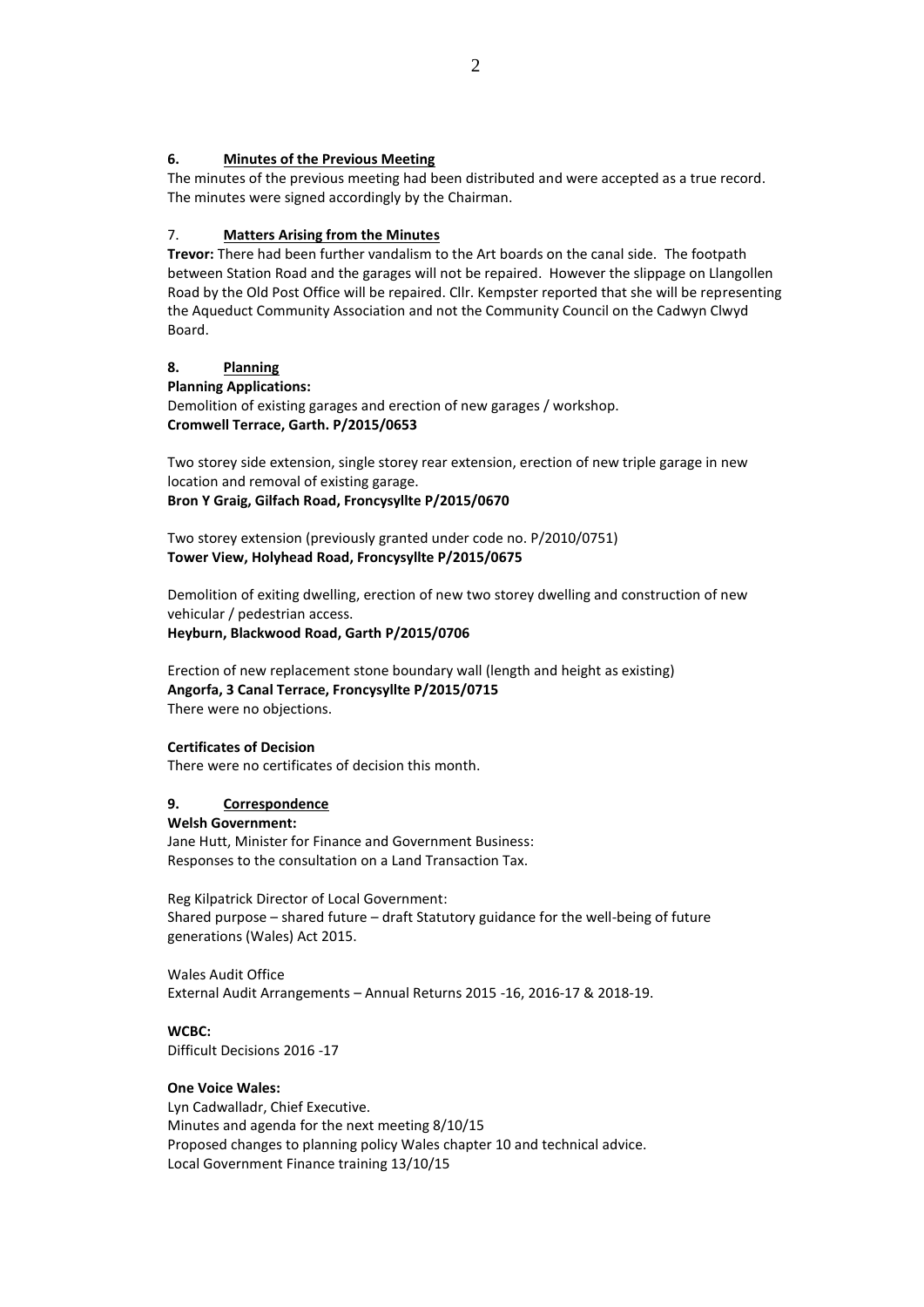#### **General:**

Your Services – Your Choices Public consultation on how to maintain excellent affordable fire and rescue services in North Wales in 2016- 17 and beyond. HSBC Bank Confirming your tax status under international tax compliance regulations. Planning Aid Wales – Planning training course 22/10/15. SLCC – External Auditors charging on a time basis. SLCC – Magazine – Access to information – Members Allowances. Llangollen Town Council – invitation to 'Raising the Roof'. What do you think about the BBC – 13/10/15 Wrexham.

### **Receipts:**

Mr PJ Ankers Fron School Seion Chapel Capel Y Groes Peter Green Groundcare.

### **10. Leasing of Playgrounds**

Nothing to report.

#### **11. Footpaths & Roadways**

Wrexham County Borough Council (Llangollen Rural 115) Definitive Map Modification Order 2015. Notice of making definitive map modification order.

The Wildlife and Countryside Act 1981. Section 53 Wrexham County Borough Council (Llangollen Rural 115).

Definitive map modification order 2015 made on 9/9/15 if confirmed Footpath from Llangollen Rural public footpath 111 at point 4 ((SJ 2681 4247) southwest for approximately 15 metres to meet the highway maintainable at public expense adjacent to the north east of number 30 Charles Avenue (SJ 2681 4246) has been added to the Definitive map order.

### **12. Projects 2015/2016**

Nothing to report.

### **13. Meetings**

Cllr. Mrs Sue Kempster gave a detailed report on her attendance at the first meeting of the Cadwyn Clwyd Board.

### **14. Noddfa Cemetery Report**

A Noddfa Cemetery meeting has been held during the month. At that meeting Cllr. Elfed Morris was proposed and seconded as Chairman.

Since the last meeting in March the cemetery gates and the seat have been painted.

#### **Visit to Noddfa Cemetery:**

It was noted that there were a number of rocks and excess soil by the seat. Cllr. A. Roberts said that he would get these removed.

The seat slats were found to be rotten and it was decided to dispose of it due to Health & Safety concerns. The Clerk to enquire as to what it would cost to replace it.